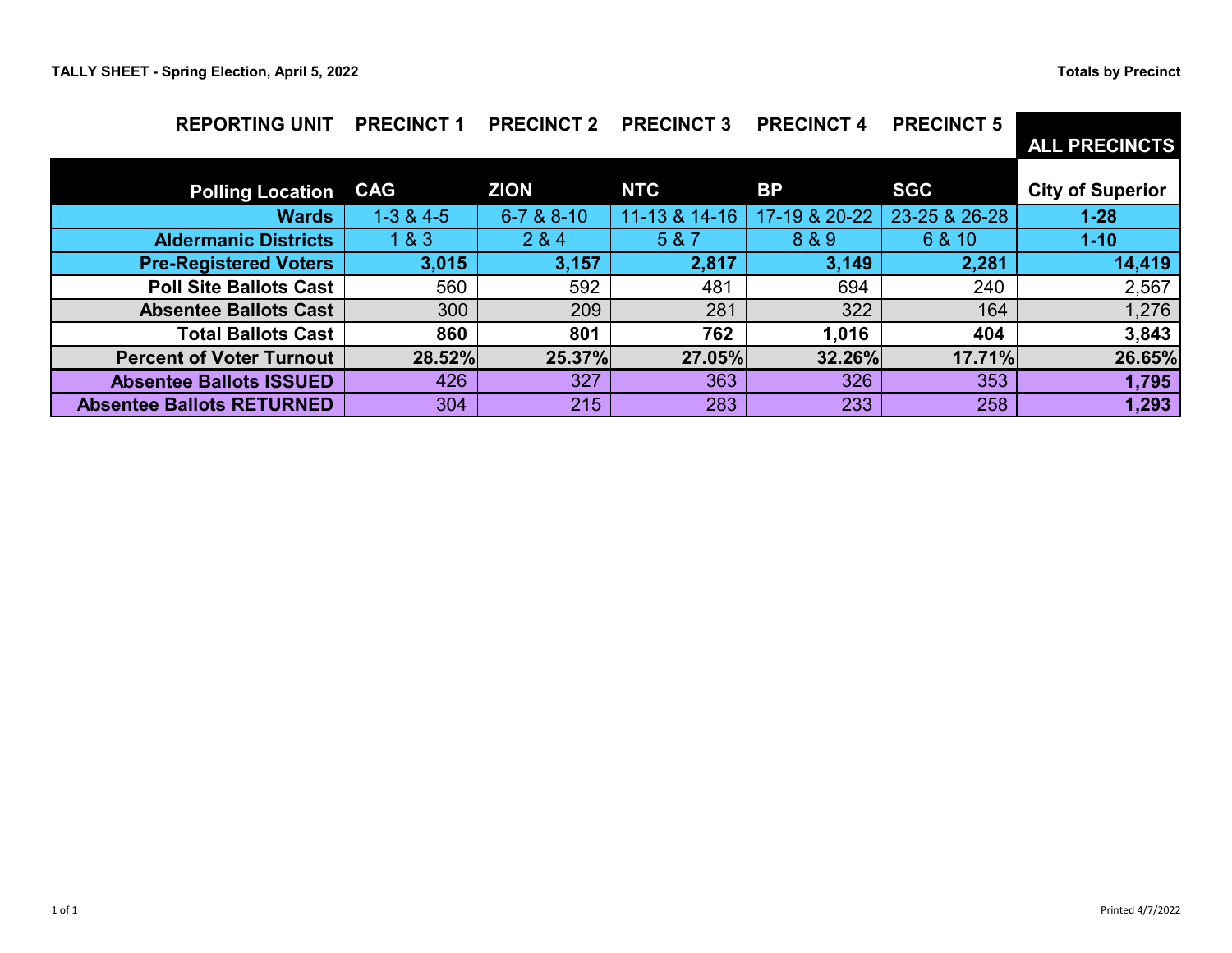| <b>CONTEST</b>                                        | <b>Ballot Selections</b>   | <b>PRECINCT1</b><br>Poll Site Votes Absentee | <b>PRECINCT 1</b><br><b>Votes</b> | <b>PRECINCT</b><br>Total | <b>PRECINCT 2</b><br><b>Poll Site Votes</b> | <b>PRECINCT 2</b><br><b>Absentee</b><br><b>Votes</b> | <b>PRECINCT 2</b><br>Total | <b>PRECINCT 3</b><br><b>Poll Site Votes</b> | <b>PRECINCT 3</b><br><b>Absentee</b><br><b>Votes</b> | <b>PRECINCT 3</b><br>Total | <b>PRECINCT 4</b><br>Poll Site Votes Absentee | <b>RECINCT 4</b><br><b>Votes</b> | <b>PRECINCT 4</b><br>Total | <b>PRECINCT 5</b><br>Poll Site Votes Absentee | <b>PRECINCT 5</b><br><b>Votes</b> | <b>PRECINCT 5</b><br><b>Total</b> | <b>MUNICIPALITY</b><br><b>Total</b> | <b>PERCENT</b><br>of Vote |
|-------------------------------------------------------|----------------------------|----------------------------------------------|-----------------------------------|--------------------------|---------------------------------------------|------------------------------------------------------|----------------------------|---------------------------------------------|------------------------------------------------------|----------------------------|-----------------------------------------------|----------------------------------|----------------------------|-----------------------------------------------|-----------------------------------|-----------------------------------|-------------------------------------|---------------------------|
| <b>Court of Appeals Judge -</b><br><b>District 3</b>  | <b>Thomas M Hruz</b>       | 417                                          | 236                               | 653                      | 432                                         | 154                                                  | 586                        | 347                                         | 211                                                  | 558                        | 513                                           | 250                              | 763                        | 171                                           | 136                               | 307                               | 2,867                               | 74.60%                    |
| <b>Court of Appeals Judge -</b><br><b>District 3</b>  | Write-in                   | $6\phantom{.}$                               | 5                                 | 11                       | 8                                           | $\overline{2}$                                       | 10                         | 6                                           | $5\phantom{.0}$                                      | 11                         | 9                                             |                                  | 9                          | $\overline{7}$                                | $\overline{2}$                    | $9^{\circ}$                       | 50                                  | 1.30%                     |
| <b>Court of Appeals Judge -</b><br><b>District 3</b>  | Over Votes                 |                                              |                                   |                          |                                             |                                                      |                            |                                             |                                                      |                            |                                               |                                  |                            |                                               |                                   |                                   |                                     | $-0.00\%$                 |
| <b>Court of Appeals Judge -</b><br><b>District 3</b>  | <b>Under Votes</b>         | 137                                          | 59                                | 196                      | 152                                         | 53                                                   | 205                        | 128                                         | 65                                                   | 193                        | 172                                           | 72                               | 244                        | 62                                            | 26                                | 88                                | 926                                 | 24.10%                    |
| <b>Court of Appeals Judge -</b><br><b>District 3</b>  | <b>Total Contest Votes</b> | 560                                          | 300                               | 860                      | 592                                         | 209                                                  | 801                        | 481                                         | 281                                                  | 762                        | 694                                           | 322                              | 1,016                      | 240                                           | 164                               | 404                               | 3,843                               | 100.00%                   |
| <b>County Board Supervisor</b><br><b>District 1</b>   | <b>Sam Pomush</b>          |                                              |                                   |                          |                                             |                                                      |                            |                                             |                                                      |                            | 28                                            | 13                               | 41                         | 33                                            | 27                                | 60                                | 101                                 | 75.37%                    |
| <b>County Board Supervisor</b><br><b>District 1</b>   | Write-in                   |                                              |                                   |                          |                                             |                                                      |                            |                                             |                                                      |                            | $\overline{2}$                                |                                  | -2                         |                                               |                                   |                                   | 3                                   | 2.24%                     |
| <b>County Board Supervisor</b><br><b>District 1</b>   | Over Votes                 |                                              |                                   |                          |                                             |                                                      |                            |                                             |                                                      |                            |                                               |                                  |                            |                                               |                                   |                                   |                                     | $-0.00\%$                 |
| <b>County Board Supervisor</b><br><b>District 1</b>   | <b>Under Votes</b>         |                                              |                                   |                          |                                             |                                                      |                            |                                             |                                                      |                            | 13                                            | 6                                | 19                         | -8                                            | -3                                | 11                                |                                     | 30 22.39%                 |
| <b>County Board Supervisor .</b><br><b>District 1</b> | <b>Total Contest Votes</b> |                                              |                                   |                          |                                             |                                                      |                            |                                             |                                                      |                            | 43                                            | 19                               | 62                         | 41                                            | 31                                | 72                                | 134                                 | 100.00%                   |
| <b>County Board Supervisor -</b><br><b>District 2</b> | Wendy L. Bong              |                                              |                                   |                          |                                             |                                                      |                            | 40                                          | 34                                                   | 74                         |                                               |                                  |                            | 46                                            | 41                                | 87                                |                                     | 161 84.74%                |
| <b>County Board Supervisor -</b><br><b>District 2</b> | Write-in                   |                                              |                                   |                          |                                             |                                                      |                            |                                             |                                                      |                            |                                               |                                  |                            |                                               |                                   |                                   |                                     | $-0.00\%$                 |
| <b>County Board Supervisor .</b><br><b>District 2</b> | Over Votes                 |                                              |                                   |                          |                                             |                                                      |                            |                                             |                                                      |                            |                                               |                                  |                            |                                               |                                   |                                   |                                     | $-0.00\%$                 |
| <b>County Board Supervisor .</b><br><b>District 2</b> | <b>Under Votes</b>         |                                              |                                   |                          |                                             |                                                      |                            | 12                                          | $\overline{2}$                                       | 14                         |                                               |                                  |                            | 8                                             |                                   | 15                                | 29                                  | 15.26%                    |
| <b>County Board Supervisor</b><br><b>District 2</b>   | <b>Total Contest Votes</b> |                                              |                                   |                          |                                             |                                                      |                            | 52                                          | 36                                                   | 88                         |                                               |                                  |                            | 54                                            | 48                                | 102                               | 190                                 | 100.00%                   |
| <b>County Board Supervisor .</b><br><b>District 3</b> | Write-in                   |                                              |                                   |                          |                                             |                                                      |                            |                                             |                                                      |                            |                                               |                                  |                            | 12                                            |                                   | 15                                | 15                                  | 7.54%                     |
| <b>County Board Supervisor</b><br><b>District 3</b>   | Over Votes                 |                                              |                                   |                          |                                             |                                                      |                            |                                             |                                                      |                            |                                               |                                  |                            |                                               |                                   |                                   |                                     | $-0.00\%$                 |
| <b>County Board Supervisor -</b><br><b>District 3</b> | <b>Under Votes</b>         |                                              |                                   |                          |                                             |                                                      |                            |                                             |                                                      |                            |                                               |                                  |                            | 117                                           | 67                                | 184                               | 184                                 | 92.46%                    |
| <b>County Board Supervisor -</b><br><b>District 3</b> | <b>Total Contest Votes</b> |                                              |                                   |                          |                                             |                                                      |                            |                                             |                                                      |                            |                                               |                                  |                            | 129                                           | 70                                | 199                               | 199                                 | 100.00%                   |
| <b>County Board Supervisor -</b><br><b>District 4</b> | <b>Bill Fennessey</b>      | $\blacksquare$                               |                                   |                          |                                             |                                                      |                            |                                             |                                                      |                            | 262                                           | 108                              | 370                        |                                               |                                   |                                   |                                     | 370 83.71%                |
| <b>County Board Supervisor -</b><br><b>District 4</b> | Write-in                   | $\sim$                                       |                                   |                          |                                             |                                                      |                            |                                             |                                                      |                            | 5                                             | $\overline{2}$                   |                            |                                               |                                   |                                   |                                     | 1.58%                     |
| <b>County Board Supervisor -</b><br><b>District 4</b> | Over Votes                 |                                              |                                   |                          |                                             |                                                      |                            |                                             |                                                      |                            |                                               |                                  |                            |                                               |                                   |                                   |                                     | $-0.00\%$                 |
| <b>County Board Supervisor -</b><br><b>District 4</b> | <b>Under Votes</b>         |                                              |                                   |                          |                                             |                                                      |                            |                                             |                                                      |                            | 47                                            | 18                               | 65                         |                                               |                                   |                                   | 65                                  | 14.71%                    |
| <b>County Board Supervisor -</b><br><b>District 4</b> | <b>Total Contest Votes</b> |                                              |                                   |                          |                                             |                                                      |                            |                                             |                                                      |                            | 314                                           | 128                              | 442                        |                                               |                                   |                                   | 442                                 | 100.00%                   |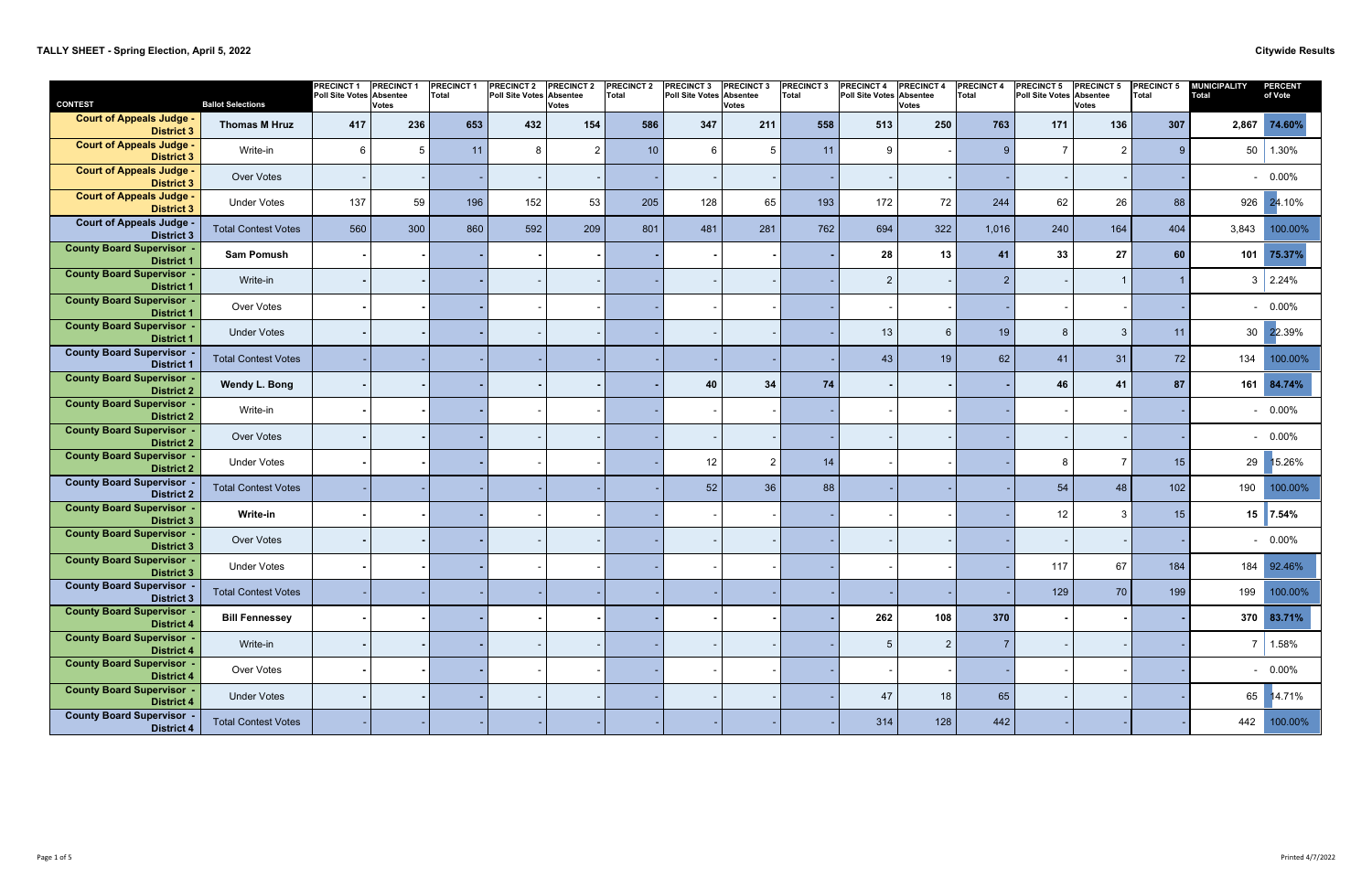| <b>CONTEST</b>                                        | <b>Ballot Selections</b>   | <b>PRECINCT1</b><br>Poll Site Votes Absentee | <b>PRECINCT1</b><br><b>Votes</b> | <b>PRECINCT1</b><br>Total | <b>PRECINCT 2</b><br>Poll Site Votes Absentee | <b>PRECINCT 2</b><br>Votes | <b>PRECINCT 2</b><br>Total | <b>PRECINCT 3</b><br><b>Poll Site Votes</b> | <b>PRECINCT 3</b><br><b>Absentee</b><br><b>Votes</b> | <b>PRECINCT 3</b><br><b>Total</b> | <b>PRECINCT 4</b><br>Poll Site Votes Absentee | <b>PRECINCT 4</b><br>Votes | <b>PRECINCT 4</b><br>Total | <b>PRECINCT 5</b><br>Poll Site Votes Absentee | <b>PRECINCT 5</b><br><b>Votes</b> | <b>PRECINCT 5</b><br><b>Total</b> | <b>MUNICIPALITY</b><br><b>Total</b> | <b>PERCENT</b><br>of Vote |
|-------------------------------------------------------|----------------------------|----------------------------------------------|----------------------------------|---------------------------|-----------------------------------------------|----------------------------|----------------------------|---------------------------------------------|------------------------------------------------------|-----------------------------------|-----------------------------------------------|----------------------------|----------------------------|-----------------------------------------------|-----------------------------------|-----------------------------------|-------------------------------------|---------------------------|
| <b>County Board Supervisor</b><br><b>District 5</b>   | <b>Nick Baker</b>          |                                              |                                  |                           |                                               |                            |                            |                                             |                                                      |                                   | 144                                           | 92                         | 236                        |                                               |                                   |                                   | 236                                 | 77.63%                    |
| <b>County Board Supervisor</b><br><b>District 5</b>   | Write-in                   |                                              |                                  |                           |                                               |                            |                            |                                             |                                                      |                                   |                                               |                            | $\overline{2}$             |                                               |                                   |                                   |                                     | 2   0.66%                 |
| <b>County Board Supervisor</b><br><b>District 5</b>   | Over Votes                 |                                              |                                  |                           |                                               |                            |                            |                                             |                                                      |                                   |                                               |                            |                            |                                               |                                   |                                   |                                     | $0.00\%$                  |
| <b>County Board Supervisor</b><br><b>District 5</b>   | <b>Under Votes</b>         |                                              |                                  |                           |                                               |                            |                            |                                             |                                                      |                                   | 41                                            | 25                         | 66                         |                                               |                                   |                                   | 66                                  | 21.71%                    |
| <b>County Board Supervisor</b><br><b>District 5</b>   | <b>Total Contest Votes</b> |                                              |                                  |                           |                                               |                            |                            |                                             |                                                      |                                   | 186                                           | 118                        | 304                        |                                               |                                   |                                   | 304                                 | 100.00%                   |
| <b>County Board Supervisor</b><br><b>District 6</b>   | Ronald M. Leino            |                                              |                                  |                           |                                               |                            |                            | 74                                          | 38                                                   | 112                               |                                               |                            |                            | 13                                            | 15                                | 28                                | 140                                 | 73.68%                    |
| <b>County Board Supervisor</b><br><b>District 6</b>   | Write-in                   |                                              |                                  |                           |                                               |                            |                            |                                             |                                                      |                                   |                                               |                            |                            |                                               |                                   |                                   |                                     | 0.53%                     |
| <b>County Board Supervisor</b><br><b>District 6</b>   | Over Votes                 |                                              |                                  |                           |                                               |                            |                            |                                             |                                                      |                                   |                                               |                            |                            |                                               |                                   |                                   |                                     | $-0.00\%$                 |
| <b>County Board Supervisor</b><br><b>District 6</b>   | <b>Under Votes</b>         |                                              |                                  |                           |                                               |                            |                            | 31                                          | 15 <sub>15</sub>                                     | 46                                |                                               |                            |                            | -3                                            |                                   | 3                                 |                                     | 49 25.79%                 |
| <b>County Board Supervisor</b><br><b>District 6</b>   | <b>Total Contest Votes</b> |                                              |                                  |                           |                                               |                            |                            | 106                                         | 53                                                   | 159                               |                                               |                            |                            | 16                                            | 15 <sub>15</sub>                  | 31                                | 190                                 | 100.00%                   |
| <b>County Board Supervisor</b><br><b>District 7</b>   | <b>Charlie Glazman</b>     | 99                                           | 49                               | 148                       |                                               |                            |                            | 50                                          | 30 <sub>o</sub>                                      | 80                                |                                               |                            |                            |                                               |                                   |                                   | 228                                 | 80.57%                    |
| <b>County Board Supervisor</b><br><b>District 7</b>   | Write-in                   | 3                                            |                                  |                           |                                               |                            |                            |                                             |                                                      |                                   |                                               |                            |                            |                                               |                                   |                                   |                                     | 1.41%                     |
| <b>County Board Supervisor</b><br><b>District 7</b>   | Over Votes                 |                                              |                                  |                           |                                               |                            |                            |                                             |                                                      |                                   |                                               |                            |                            |                                               |                                   |                                   |                                     | $-0.00\%$                 |
| <b>County Board Supervisor</b><br><b>District 7</b>   | <b>Under Votes</b>         | 27                                           |                                  | 34                        |                                               |                            |                            | 10                                          | $\overline{7}$                                       | 17                                |                                               |                            |                            |                                               |                                   |                                   | 51                                  | 18.02%                    |
| <b>County Board Supervisor</b><br><b>District 7</b>   | <b>Total Contest Votes</b> | 129                                          | 56                               | 185                       |                                               |                            |                            | 61                                          | 37                                                   | 98                                |                                               |                            |                            |                                               |                                   |                                   | 283                                 | 100.00%                   |
| <b>County Board Supervisor</b><br><b>District 8</b>   | <b>Michael Raunio</b>      |                                              |                                  |                           | 87                                            | 26                         | 113                        | 85                                          | 48                                                   | 133                               |                                               |                            |                            |                                               |                                   |                                   |                                     | 246 78.85%                |
| <b>County Board Supervisor</b><br><b>District 8</b>   | Write-in                   |                                              |                                  |                           |                                               |                            |                            |                                             |                                                      |                                   |                                               |                            |                            |                                               |                                   |                                   |                                     | 0.32%                     |
| <b>County Board Supervisor</b><br><b>District 8</b>   | Over Votes                 |                                              |                                  |                           |                                               |                            |                            |                                             |                                                      |                                   |                                               |                            |                            |                                               |                                   |                                   |                                     | $-0.00\%$                 |
| <b>County Board Supervisor -</b><br><b>District 8</b> | <b>Under Votes</b>         | $\blacksquare$                               |                                  |                           | $27\,$                                        | 10 <sup>1</sup>            | 37                         | 22                                          | $6\overline{6}$                                      | 28                                |                                               |                            |                            |                                               |                                   |                                   |                                     | 65 20.83%                 |
| <b>County Board Supervisor -</b><br><b>District 8</b> | <b>Total Contest Votes</b> |                                              |                                  |                           | $115$                                         | 36                         | 151                        | 107                                         | 54                                                   | 161                               |                                               |                            |                            |                                               |                                   |                                   | 312                                 | 100.00%                   |
| <b>County Board Supervisor -</b><br><b>District 9</b> | Alan J. Jaques             | $\sim$                                       |                                  |                           | 116                                           | 51                         | 167                        | 121                                         | 81                                                   | 202                               |                                               |                            |                            |                                               |                                   |                                   |                                     | 369 77.85%                |
| <b>County Board Supervisor -</b><br><b>District 9</b> | Write-in                   |                                              |                                  |                           | $\overline{2}$                                |                            | $\overline{2}$             |                                             | $\overline{1}$                                       | $\overline{2}$                    |                                               |                            |                            |                                               |                                   |                                   |                                     | $4 \mid 0.84\%$           |
| <b>County Board Supervisor -</b><br><b>District 9</b> | Over Votes                 |                                              |                                  |                           |                                               |                            |                            |                                             |                                                      |                                   |                                               |                            |                            |                                               |                                   |                                   |                                     | $-0.00\%$                 |
| <b>County Board Supervisor -</b><br><b>District 9</b> | <b>Under Votes</b>         |                                              |                                  |                           | $32\,$                                        | 17                         | 49                         | 33                                          | 19                                                   | 52                                |                                               |                            |                            |                                               |                                   |                                   | 101                                 | 21.31%                    |
| <b>County Board Supervisor -</b><br><b>District 9</b> | <b>Total Contest Votes</b> |                                              |                                  |                           | 150                                           | 68                         | 218                        | 155                                         | 101                                                  | 256                               |                                               |                            |                            |                                               |                                   |                                   | 474                                 | 100.00%                   |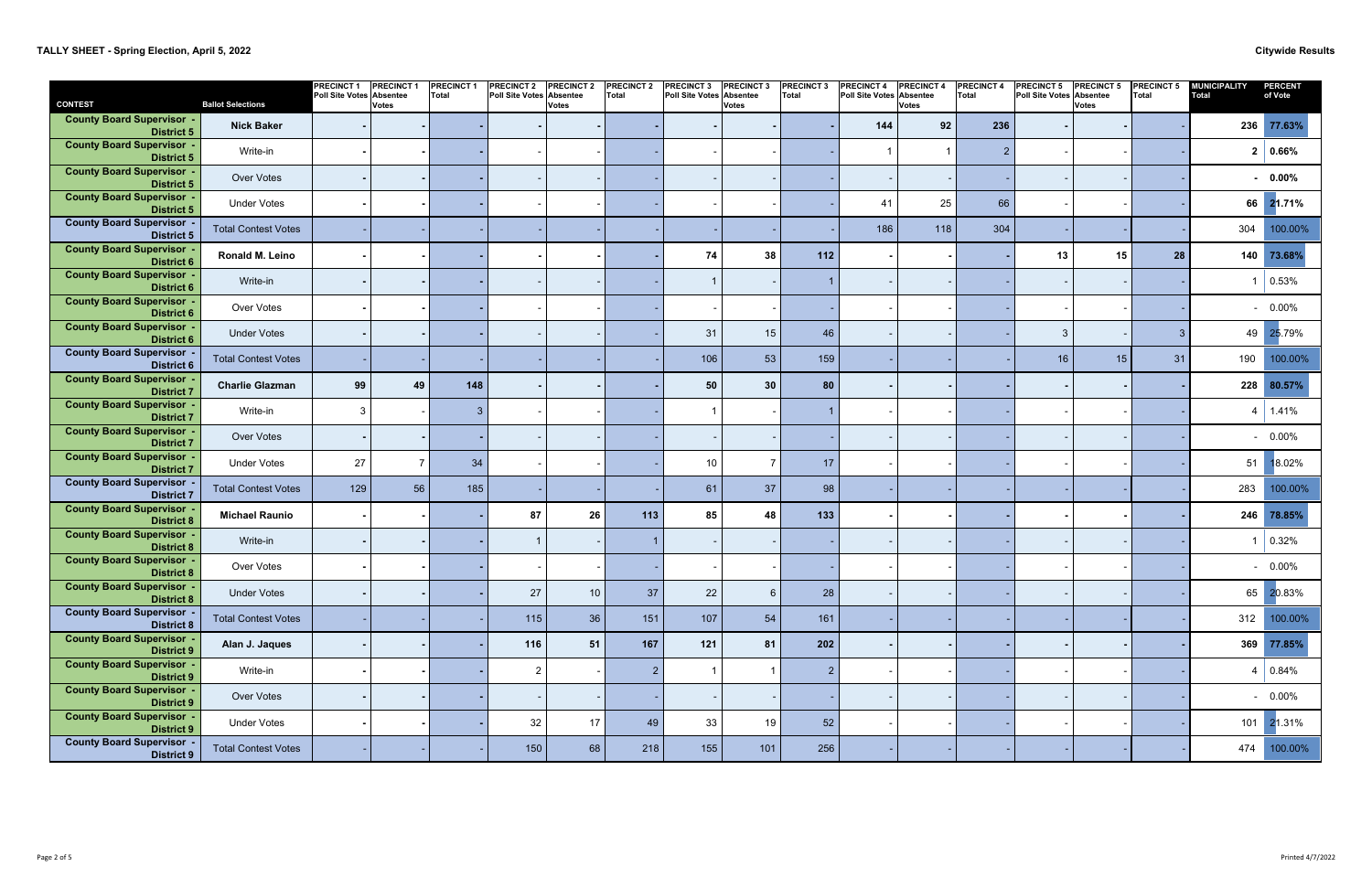| <b>CONTEST</b>                                         | <b>Ballot Selections</b>   | <b>PRECINCT1</b><br>Poll Site Votes Absentee | <b>PRECINCT 1</b><br><b>Votes</b> | <b>PRECINCT1</b><br><b>Total</b> | <b>PRECINCT 2</b><br>Poll Site Votes Absentee | <b>PRECINCT 2</b><br><b>Votes</b> | <b>PRECINCT 2</b><br>Total | <b>PRECINCT 3</b><br>Poll Site Votes | <b>PRECINCT 3</b><br><b>Absentee</b><br>Votes | <b>PRECINCT 3</b><br><b>Total</b> | <b>PRECINCT 4</b><br>Poll Site Votes Absentee | <b>PRECINCT 4</b><br><b>Votes</b> | <b>PRECINCT 4</b><br><b>Total</b> | <b>PRECINCT 5</b><br><b>Poll Site Votes</b> | <b>PRECINCT 5</b><br><b>Absentee</b><br><b>Votes</b> | <b>PRECINCT 5</b><br><b>Total</b> | <b>MUNICIPALITY</b><br><b>Total</b> | <b>PERCENT</b><br>of Vote |
|--------------------------------------------------------|----------------------------|----------------------------------------------|-----------------------------------|----------------------------------|-----------------------------------------------|-----------------------------------|----------------------------|--------------------------------------|-----------------------------------------------|-----------------------------------|-----------------------------------------------|-----------------------------------|-----------------------------------|---------------------------------------------|------------------------------------------------------|-----------------------------------|-------------------------------------|---------------------------|
| <b>County Board Supervisor</b><br><b>District 10</b>   | Kelly B. Peterson          | 125                                          | 57                                | 182                              |                                               |                                   |                            |                                      |                                               |                                   | 103                                           | 81                                | 184                               |                                             |                                                      |                                   | 366                                 | 73.49%                    |
| <b>County Board Supervisor</b><br><b>District 10</b>   | Write-in                   | 3                                            | $\overline{2}$                    |                                  |                                               |                                   |                            |                                      |                                               |                                   | $\overline{2}$                                |                                   | 3                                 |                                             |                                                      |                                   |                                     | 1.61%                     |
| <b>County Board Supervisor</b><br><b>District 10</b>   | Over Votes                 |                                              |                                   |                                  |                                               |                                   |                            |                                      |                                               |                                   |                                               |                                   |                                   |                                             |                                                      |                                   |                                     | 0.20%                     |
| <b>County Board Supervisor</b><br><b>District 10</b>   | <b>Under Votes</b>         | 33                                           | 17                                | 50                               |                                               |                                   |                            |                                      |                                               |                                   | 45                                            | 28                                | 73                                |                                             |                                                      |                                   | 123                                 | 24.70%                    |
| <b>County Board Supervisor</b><br><b>District 10</b>   | <b>Total Contest Votes</b> | 161                                          | 76                                | 237                              |                                               |                                   |                            |                                      |                                               |                                   | 151                                           | 110                               | 261                               |                                             |                                                      |                                   | 498                                 | 100.00%                   |
| <b>County Board Supervisor</b><br><b>District 11</b>   | <b>Rich Staupe</b>         | 154                                          | 111                               | 265                              |                                               |                                   |                            |                                      |                                               |                                   |                                               |                                   |                                   |                                             |                                                      |                                   | 265                                 | 80.06%                    |
| <b>County Board Supervisor</b><br><b>District 11</b>   | Write-in                   | $\boldsymbol{2}$                             |                                   |                                  |                                               |                                   |                            |                                      |                                               |                                   |                                               |                                   |                                   |                                             |                                                      |                                   |                                     | $2   0.60\%$              |
| <b>County Board Supervisor</b><br><b>District 11</b>   | Over Votes                 | $\overline{\phantom{a}}$                     |                                   |                                  |                                               |                                   |                            |                                      |                                               |                                   |                                               |                                   |                                   |                                             |                                                      |                                   |                                     | $-0.00\%$                 |
| <b>County Board Supervisor</b><br><b>District 11</b>   | <b>Under Votes</b>         | 36                                           | 28                                | 64                               |                                               |                                   |                            |                                      |                                               |                                   |                                               |                                   |                                   |                                             |                                                      |                                   | 64                                  | 19.34%                    |
| <b>County Board Supervisor</b><br><b>District 11</b>   | <b>Total Contest Votes</b> | 192                                          | 139                               | 331                              |                                               |                                   |                            |                                      |                                               |                                   |                                               |                                   |                                   |                                             |                                                      |                                   | 331                                 | 100.00%                   |
| <b>County Board Supervisor</b><br><b>District 12</b>   | Rosemary L. Lear           | $\sim$                                       |                                   |                                  | 165                                           | 56                                | 221                        |                                      |                                               |                                   |                                               |                                   |                                   |                                             |                                                      |                                   | 221                                 | 75.68%                    |
| <b>County Board Supervisor</b><br><b>District 12</b>   | Write-in                   | $\overline{\phantom{a}}$                     |                                   |                                  | $\overline{2}$                                |                                   | $\mathbf{3}$               |                                      |                                               |                                   |                                               |                                   |                                   |                                             |                                                      |                                   |                                     | 1.03%                     |
| <b>County Board Supervisor</b><br><b>District 12</b>   | Over Votes                 |                                              |                                   |                                  |                                               |                                   |                            |                                      |                                               |                                   |                                               |                                   |                                   |                                             |                                                      |                                   |                                     | $-0.00\%$                 |
| <b>County Board Supervisor</b><br><b>District 12</b>   | <b>Under Votes</b>         |                                              |                                   |                                  | 57                                            | 11                                | 68                         |                                      |                                               |                                   |                                               |                                   |                                   |                                             |                                                      |                                   | 68                                  | 23.29%                    |
| <b>County Board Supervisor</b><br><b>District 12</b>   | <b>Total Contest Votes</b> |                                              |                                   |                                  | 224                                           | 68                                | 292                        |                                      |                                               |                                   |                                               |                                   |                                   |                                             |                                                      |                                   | 292                                 | 100.00%                   |
| <b>County Board Supervisor</b><br><b>District 13</b>   | <b>Keith Allen</b>         | 54                                           | 25                                | 79                               | 84                                            | 33                                | 117                        |                                      |                                               |                                   |                                               |                                   |                                   |                                             |                                                      |                                   | 196                                 | 79.35%                    |
| <b>County Board Supervisor</b><br><b>District 13</b>   | Write-in                   |                                              |                                   |                                  | 3                                             |                                   |                            |                                      |                                               |                                   |                                               |                                   |                                   |                                             |                                                      |                                   |                                     | 1.62%                     |
| <b>County Board Supervisor</b><br><b>District 13</b>   | Over Votes                 |                                              |                                   |                                  |                                               |                                   |                            |                                      |                                               |                                   |                                               |                                   |                                   |                                             |                                                      |                                   |                                     | $-0.00\%$                 |
| <b>County Board Supervisor -</b><br><b>District 13</b> | <b>Under Votes</b>         | 24                                           |                                   | 28                               | $16\,$                                        | 3                                 | 19                         |                                      |                                               |                                   |                                               |                                   |                                   |                                             |                                                      |                                   | 47                                  | 19.03%                    |
| <b>County Board Supervisor</b><br><b>District 13</b>   | <b>Total Contest Votes</b> | 78                                           | 29                                | 107                              | 103                                           | 37                                | 140                        |                                      |                                               |                                   |                                               |                                   |                                   |                                             |                                                      |                                   | 247                                 | 100.00%                   |
| <b>Alderperson - District 1</b>                        | <b>Nick Ledin</b>          | 234                                          | 143                               | 377                              |                                               |                                   |                            |                                      |                                               |                                   |                                               |                                   |                                   |                                             |                                                      |                                   |                                     | 377 83.96%                |
| <b>Alderperson - District 1</b>                        | Write-in                   | $\overline{c}$                               | 3                                 |                                  |                                               |                                   |                            |                                      |                                               |                                   |                                               |                                   |                                   |                                             |                                                      |                                   |                                     | $5 \mid 1.11\%$           |
| <b>Alderperson - District 1</b>                        | Over Votes                 |                                              |                                   |                                  |                                               |                                   |                            |                                      |                                               |                                   |                                               |                                   |                                   |                                             |                                                      |                                   |                                     | $-0.00\%$                 |
| <b>Alderperson - District 1</b>                        | <b>Under Votes</b>         | 41                                           | 26                                | 67                               |                                               |                                   |                            |                                      |                                               |                                   |                                               |                                   |                                   |                                             |                                                      |                                   | 67                                  | 14.92%                    |
| <b>Alderperson - District 1</b>                        | <b>Total Contest Votes</b> | 277                                          | 172                               | 449                              |                                               |                                   |                            |                                      |                                               |                                   |                                               |                                   |                                   |                                             |                                                      |                                   | 449                                 | 100.00%                   |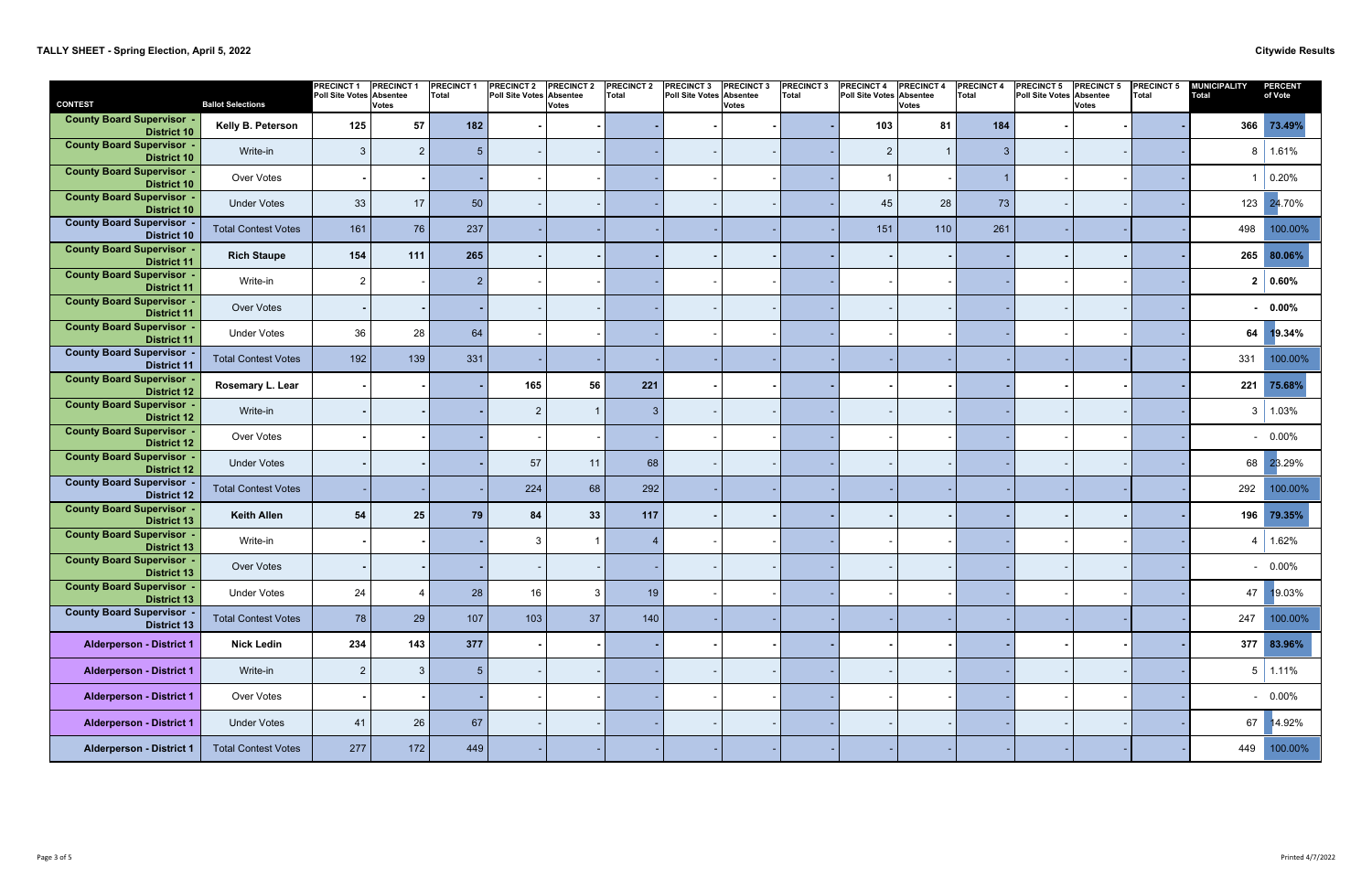## **TALLY SHEET - Spring Election, April 5, 2022 Citywide Results**

| <b>CONTEST</b>                  | <b>Ballot Selections</b>   | <b>PRECINCT 1</b><br>Poll Site Votes Absentee | <b>PRECINCT1</b><br><b>Votes</b> | <b>PRECINCT1</b><br>Total | <b>PRECINCT 2</b><br>Poll Site Votes Absentee | <b>PRECINCT 2</b><br><b>Votes</b> | <b>PRECINCT 2</b><br>Total | <b>PRECINCT 3</b><br>Poll Site Votes Absentee | <b>PRECINCT 3</b><br>Votes | <b>PRECINCT 3</b><br>Total | <b>PRECINCT 4</b><br>Poll Site Votes Absentee | <b>PRECINCT 4</b><br><b>Votes</b> | <b>PRECINCT 4</b><br><b>Total</b> | <b>PRECINCT 5</b><br>Poll Site Votes Absentee | <b>PRECINCT 5</b><br><b>Votes</b> | <b>PRECINCT 5</b><br>Total | <b>MUNICIPALITY</b><br><b>Total</b> | <b>PERCENT</b><br>of Vote |
|---------------------------------|----------------------------|-----------------------------------------------|----------------------------------|---------------------------|-----------------------------------------------|-----------------------------------|----------------------------|-----------------------------------------------|----------------------------|----------------------------|-----------------------------------------------|-----------------------------------|-----------------------------------|-----------------------------------------------|-----------------------------------|----------------------------|-------------------------------------|---------------------------|
| <b>Alderperson - District 3</b> | <b>Warren Bender</b>       | 228                                           | 109                              | 337                       |                                               |                                   |                            |                                               |                            |                            |                                               |                                   |                                   |                                               |                                   |                            | 337                                 | 82.00%                    |
| <b>Alderperson - District 3</b> | Write-in                   | 10                                            | $\overline{\mathbf{1}}$          | 11                        |                                               |                                   |                            |                                               |                            |                            |                                               |                                   |                                   |                                               |                                   |                            | 11                                  | 2.68%                     |
| <b>Alderperson - District 3</b> | Over Votes                 |                                               |                                  |                           |                                               |                                   |                            |                                               |                            |                            |                                               |                                   |                                   |                                               |                                   |                            |                                     | $-0.00\%$                 |
| <b>Alderperson - District 3</b> | <b>Under Votes</b>         | 45                                            | 18                               | 63                        |                                               |                                   |                            |                                               |                            |                            |                                               |                                   |                                   |                                               |                                   |                            | 63                                  | 15.33%                    |
| <b>Alderperson - District 3</b> | <b>Total Contest Votes</b> | 283                                           | 128                              | 411                       |                                               |                                   |                            |                                               |                            |                            |                                               |                                   |                                   |                                               |                                   |                            | 411                                 | 100.00%                   |
| <b>Alderperson - District 5</b> | Spencer J. Koskie          |                                               |                                  |                           |                                               |                                   |                            | 75                                            | 54                         | 129                        |                                               |                                   |                                   |                                               |                                   |                            |                                     | 129 28.04%                |
| <b>Alderperson - District 5</b> | <b>Brent Fennessey</b>     |                                               |                                  |                           |                                               |                                   |                            | 193                                           | 118                        | 311                        |                                               |                                   |                                   |                                               |                                   |                            |                                     | 311 67.61%                |
| <b>Alderperson - District 5</b> | Write-in                   |                                               |                                  |                           |                                               |                                   |                            | 3                                             | $\overline{1}$             |                            |                                               |                                   |                                   |                                               |                                   |                            |                                     | 0.87%                     |
| <b>Alderperson - District 5</b> | Over Votes                 |                                               |                                  |                           |                                               |                                   |                            |                                               |                            |                            |                                               |                                   |                                   |                                               |                                   |                            |                                     | $-0.00\%$                 |
| <b>Alderperson - District 5</b> | <b>Under Votes</b>         |                                               |                                  |                           |                                               |                                   |                            | 10                                            | $6\phantom{.}6$            | 16                         |                                               |                                   |                                   |                                               |                                   |                            |                                     | 16 3.48%                  |
| <b>Alderperson - District 5</b> | <b>Total Contest Votes</b> |                                               |                                  |                           |                                               |                                   |                            | 281                                           | 179                        | 460                        |                                               |                                   |                                   |                                               |                                   |                            | 460                                 | 100.00%                   |
| <b>Alderperson - District 7</b> | <b>Ruth Ludwig</b>         |                                               |                                  |                           |                                               |                                   |                            | 155                                           | 82                         | 237                        |                                               |                                   |                                   |                                               |                                   |                            | 237                                 | 78.48%                    |
| <b>Alderperson - District 7</b> | Write-in                   |                                               |                                  |                           |                                               |                                   |                            |                                               |                            |                            |                                               |                                   |                                   |                                               |                                   |                            |                                     | 1.32%                     |
| <b>Alderperson - District 7</b> | Over Votes                 |                                               |                                  |                           |                                               |                                   |                            |                                               |                            |                            |                                               |                                   |                                   |                                               |                                   |                            |                                     | $-0.00\%$                 |
| <b>Alderperson - District 7</b> | <b>Under Votes</b>         |                                               |                                  |                           |                                               |                                   |                            | 41                                            | 20                         | 61                         |                                               |                                   |                                   |                                               |                                   |                            |                                     | 61 20.20%                 |
| <b>Alderperson - District 7</b> | <b>Total Contest Votes</b> |                                               |                                  |                           |                                               |                                   |                            | 200                                           | 102                        | 302                        |                                               |                                   |                                   |                                               |                                   |                            | 302                                 | 100.00%                   |
| <b>Alderperson - District 8</b> | <b>Rob Pierce</b>          |                                               |                                  |                           |                                               |                                   |                            |                                               |                            |                            | 82                                            | 53                                | 135                               |                                               |                                   |                            |                                     | 135 33.42%                |
| <b>Alderperson - District 8</b> | <b>Mike Herrick</b>        |                                               |                                  |                           |                                               |                                   |                            |                                               |                            |                            | 174                                           | 78                                | 252                               |                                               |                                   |                            |                                     | 252 62.38%                |
| <b>Alderperson - District 8</b> | Write-in                   |                                               |                                  |                           |                                               |                                   |                            |                                               |                            |                            | $\mathfrak{S}$                                |                                   | 3 <sup>5</sup>                    |                                               |                                   |                            |                                     | 3   0.74%                 |
| <b>Alderperson - District 8</b> | Over Votes                 | $\sim$                                        |                                  |                           |                                               |                                   |                            |                                               |                            |                            |                                               |                                   |                                   |                                               |                                   |                            |                                     | 0.25%                     |
| <b>Alderperson - District 8</b> | <b>Under Votes</b>         |                                               |                                  |                           |                                               |                                   |                            |                                               |                            |                            | 11                                            | $\overline{2}$                    | 13                                |                                               |                                   |                            |                                     | $13 \mid 3.22\%$          |
| <b>Alderperson - District 8</b> | <b>Total Contest Votes</b> |                                               |                                  |                           |                                               |                                   |                            |                                               |                            |                            | 271                                           | 133                               | 404                               |                                               |                                   |                            | 404                                 | 100.00%                   |